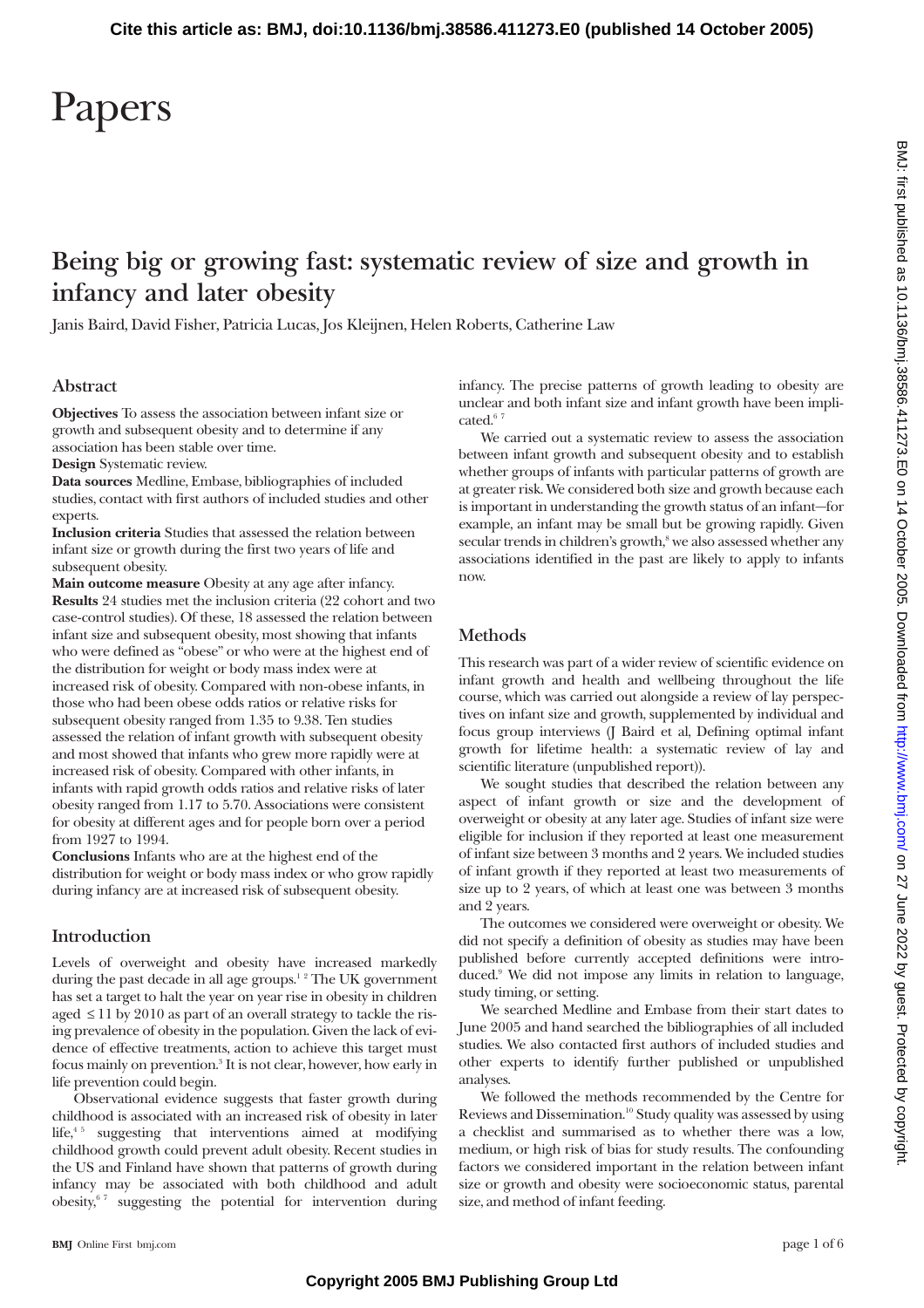Our approach to synthesis was mainly narrative but we explored the potential for meta-analysis according to standard procedures.<sup>10</sup>

## **Results**

We identified 27 949 references. Screening of abstracts and reference lists identified 24 studies that met our inclusion criteria. All 24 studies were observational (22 cohort studies and two case-control). All but two studies were based in developed countries.

We considered that 15 studies were at medium risk of bias, six at high risk, and three at low risk. Common sources of bias were insufficient description of participants, high rates of attrition, and inadequate consideration of confounding factors.

## **Studies of infant size**

Eighteen studies assessed the relation between infant size and obesity at ages ranging from 3 to 35 years (table 1). Most focused on "infant obesity" defined in various ways or on infants at the highest end of the distribution of weight or body mass index. Year of birth of infants was 1927 to 1992. Sixteen were cohort studies, two were case-control studies, and all but one were set in developed countries.

Eleven studies described infant obesity with varying definitions based on body mass index, $11-15$  weight, weight for height, $16-20$  or skinfold thickness<sup>21</sup> (table 1). When reporting the findings of these studies we have used the term infant obesity to describe exposure status, though we recognise that the definition of infant obesity is controversial. The seven other studies assessed infant size in terms of weight, $6^{22-24}$  weight for height, $2^{5\ 26}$ or body mass index<sup>7</sup> without using a definition of infant obesity.

All studies used centile points in body mass index, skinfolds, weight for height, or a clinical definition to define obesity as an outcome. Six studies focused on obesity in childhood up to the age of 10: four of these defined obesity according to weight for height<sup>17 18 20 23</sup> and two according to body mass index.<sup>6 22</sup> Five studies focused on obesity in adolescence (9-18 years), three defining obesity by body mass index $14$  15 19 and two using weight.<sup>24 25</sup> Seven studies described adult obesity, four using body mass index to define obesity<sup>7 11-13</sup> and three using weight or skinfold thickness measurements.<sup>16 21 26</sup> Most of the studies in adults were of those aged 20-35 years.<sup>7 11-13 16 21 26</sup>

|  | <b>Table 1</b> Summary data extracted from studies of infant size, ordered by year of birth |  |  |  |  |  |
|--|---------------------------------------------------------------------------------------------|--|--|--|--|--|

| <b>Study</b>                                                          | No of subjects,<br>year of birth                             | <b>Measure of infant</b><br>size                                                                                                       | <b>Definition of obesity</b>                                                                                                                 | <b>Analysis</b>                                                                                                                                                                                                         | Size of effect                                                                                                                                                                                                                                                                                                                                                                                              | <b>Risk of</b><br>bias |
|-----------------------------------------------------------------------|--------------------------------------------------------------|----------------------------------------------------------------------------------------------------------------------------------------|----------------------------------------------------------------------------------------------------------------------------------------------|-------------------------------------------------------------------------------------------------------------------------------------------------------------------------------------------------------------------------|-------------------------------------------------------------------------------------------------------------------------------------------------------------------------------------------------------------------------------------------------------------------------------------------------------------------------------------------------------------------------------------------------------------|------------------------|
| Mossberg (1989) <sup>26</sup><br>Stockholm, Sweden                    | 27 (sex not<br>reported), 1927-47                            | Diagnosed as<br>clinically obese by<br>age 2 years                                                                                     | Weight for height SD<br>scores at 40-50 years v<br>reference population                                                                      | Weight for height SD scores with<br>obesity reported in infancy and at<br>follow-up in adulthood                                                                                                                        | SD scores (SE of mean): 2.3 (0.31) on admission;<br>1.8 (0.46) in late childhood; 0.2 (0.28) in adulthood<br>(40-50 years)                                                                                                                                                                                                                                                                                  | High                   |
| Guo (1994) <sup>3</sup> USA                                           | 555 (50% male),<br>1929-60                                   | BMI at 75th centile<br>$v$ 50th centile                                                                                                | BMI >28 kg/m <sup>2</sup> (men) or<br>$>$ 26 kg/m <sup>2</sup> (women) at<br>35 years                                                        | Logistic regression giving odds<br>ratio for overweight in adulthood<br>by higher BMI centile in infancy v<br>lower one (50th, 75th centiles<br>used)                                                                   | Odds ratios (95% CI) at 1 year 1.48 (0.99 to 2.21)<br>for males, 1.54 (1.01 to 2.35) for females; at 2<br>years 1.63 (1.04 to 2.54) for males, 1.51 (0.96 to<br>2.38) for females                                                                                                                                                                                                                           | Medium                 |
| Eriksson $(2003)^7$<br>Helsinki, Finland                              | 2135 male, 2380<br>female, 1933-44                           | BMI at 6 months                                                                                                                        | Maximum lifetime risk<br>of obesity defined as<br>BMI $\geq$ 30 kg/m <sup>2</sup> at 60-70<br>years                                          | Incidence (%) of adult obesity in<br>each of four BMI categories at 6<br>months                                                                                                                                         | Cumulative incidence (95% CI): males: 28.6 (24.1)<br>to 33.1) in lowest 6 month group $\left($ <16.3 kg/m <sup>2</sup> ).<br>44.1 (40.0 to 48.5) in highest 6 month group<br>(>18.0 kg/m <sup>2</sup> ), P<0.0001 for trend; females: 27.5<br>$(23.8$ to 31.3) in lowest 6 month group $(<16.3$<br>$kg/m2$ ), 36.8 (32.0 to 41.7) in highest 6 month<br>group (>18.0 kg/m <sup>2</sup> ), P=0.001 for trend | Medium                 |
| Heald $(1965)^{24}$<br>Washington DC;<br>Massachusetts,<br><b>USA</b> | 158 cases, 94<br>controls (all<br>female), 1945-50           | 1 year weight (lb)                                                                                                                     | Cases (clinically obese)<br>and controls (not obese)<br>at mean age 15 years                                                                 | Mean values for infant size<br>reported for cases and controls,<br>with SDs and t tests for<br>differences                                                                                                              | Mean difference in 1 year weight (lb):<br>cases-controls 1.446 (P=0.009)                                                                                                                                                                                                                                                                                                                                    | High                   |
| Charney (1976) <sup>16</sup><br>Rochester, USA                        | 366 (sex not<br>reported), 1945-55                           | Infant obesity:<br>weight centile<br>>90% at 3 and 6<br>months                                                                         | Weight ≥20% above<br>median for height and<br>age at 20-30 years                                                                             | Contingency tables of heavy,<br>average, and light infants and<br>underweight, normal, overweight,<br>and obese adults, from which<br>relative risks of adult obesity in<br>"obese" v non-obese infants were<br>derived | Relative risks: 1.63 (1.14 to 2.33) for unadjusted<br>$(n=366)$ , 1.81 (0.96 to 3.44) for neither parent<br>overweight (n=225), 3.37 (1.69 to 6.70) for at least<br>one parent overweight (n=110), and 2.51 (2.25 to<br>$2.80$ ) for combined (n=335)                                                                                                                                                       | High                   |
| Asher (1966) <sup>17</sup><br>Birmingham, UK                          | 137 (sex not<br>reported): 21<br>cases, 24 controls,<br>1950 | Infant obesity:<br>weight >90th<br>centile at 6<br>months; >97th<br>centile at 6<br>months                                             | Childhood obesity:<br>weight >90th centile at<br>3-5 years; weight for<br>height >97th centile at 5<br>years                                 | Relative risk for child obesity in<br>"obese" v non-obese infants                                                                                                                                                       | Relative risks: 9.33 (0.52 to 167) for weight >90th<br>centile at 3-5 years; 6.56 (2.90 to 14.8) for weight<br>for height >97th centile at 5 years                                                                                                                                                                                                                                                          | High                   |
| Rolland-Cachera<br>$(1987)^{12}$ France                               | 164 (52% male),<br>1950                                      | Infant obesity: BMI<br>>75th centile at 1<br>year                                                                                      | BMI >75th centile: >23.4<br>$kq/m^2$ (men) or<br>>22.3kg/ $m2$ (women) at<br>21 years                                                        | Relative risk of obesity at 21<br>years in "obese" v non-obese<br>infants                                                                                                                                               | Relative risk (95% CI) 2.76 (1.32 to 5.77)                                                                                                                                                                                                                                                                                                                                                                  | Medium                 |
| Garn (1985) <sup>21</sup><br>Tecumseh, USA                            | 135 (39% male),<br>1957-60                                   | Infant obesity at 1<br>or 2 years: triceps<br>skinfold >85th<br>centile for age/sex.<br>Same definition for<br>subscapular<br>skinfold | Same definitions as for<br>infancy at 21-22 years                                                                                            | Percentage of "obese" infants<br>who remained obese 20 years<br>later, with P value for deviation<br>from chance figure of 15% (with<br>binomial test)                                                                  | Percentage of obese infant (triceps): 33.3%<br>(P=0.21) at 1-21 years; 18.2% (P=0.77) at 2-22<br>years; percentage of obese infant (subscapular)<br>33.3% (P=0.21) at 1-21 years; 20.0% (P=0.66) at<br>2-22 years                                                                                                                                                                                           | Medium                 |
| Johnston (1978) <sup>25</sup><br>Philadelphia, USA                    | 798 (51% male),<br>1958-65                                   | Relative weight:<br>weight for height<br>$\geq$ 1 SD at 1year<br>(high) $v \le -1$ at 1<br>year (low)                                  | At 9-15 years: relative<br>weight (predicted<br>weight/actual weight)<br>$\geq$ 120%; triceps skinfold<br>>90th centile for age,<br>sex/race | Relative risk of obesity at ages<br>9-15 years, according to whether<br>subjects had high or low relative<br>weight or skinfold thickness at 1<br>year, stratified for sex                                              | Relative risk (95% CI) for relative weight 3.75 (2.15 High<br>to 6.54) for males, 4.06 (2.52 to 6.53) for females;<br>for triceps skinfold 2.97 (2.03 to 4.35) for males,<br>2.70 (1.74 to 4.17) for females                                                                                                                                                                                                |                        |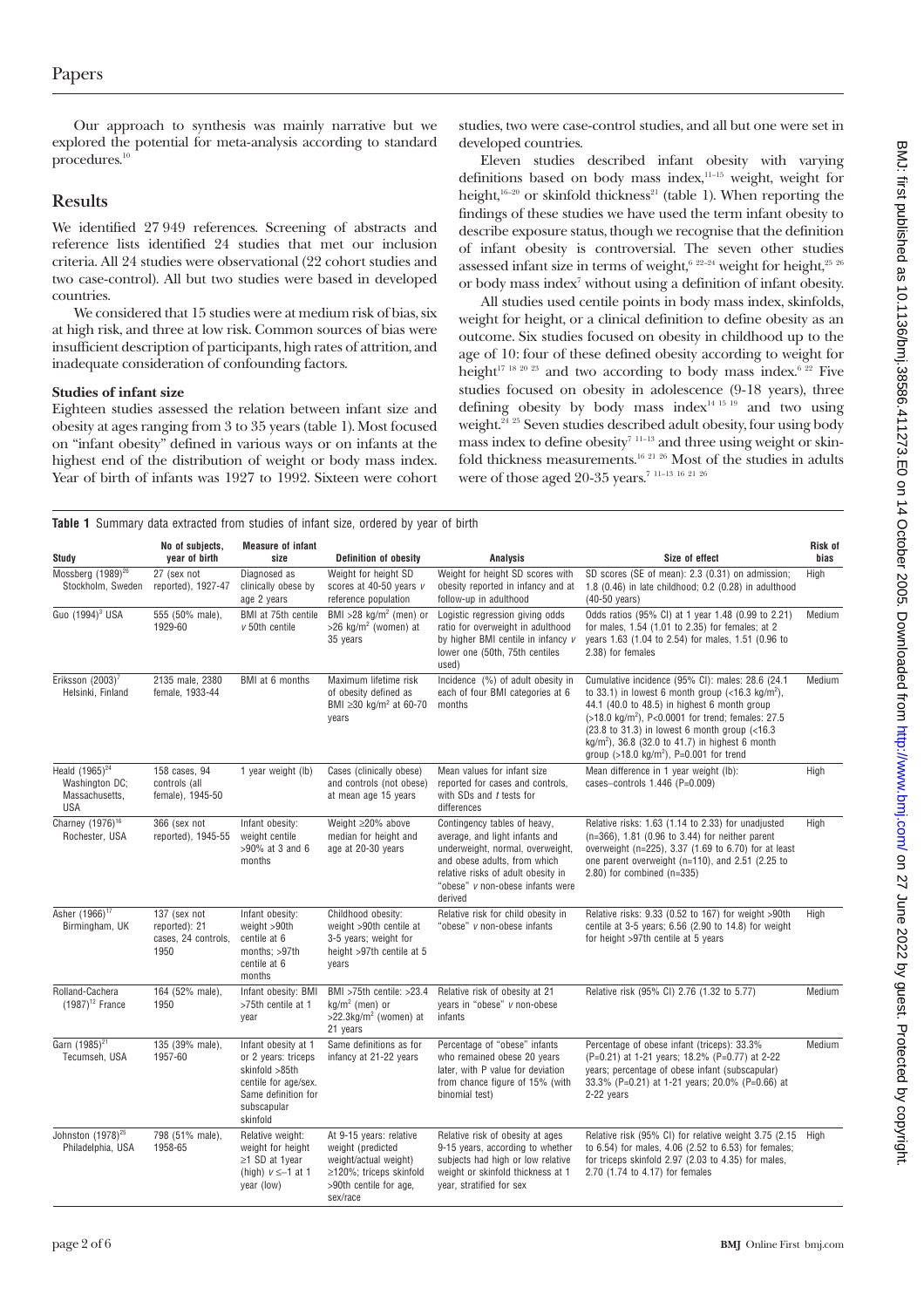| Table 1 continued                                                |                                                                                          |                                                                                                                                         |                                                                                                                                         |                                                                                                                                                                                  |                                                                                                                                                                                                                                                                                                                                                                                                |                 |
|------------------------------------------------------------------|------------------------------------------------------------------------------------------|-----------------------------------------------------------------------------------------------------------------------------------------|-----------------------------------------------------------------------------------------------------------------------------------------|----------------------------------------------------------------------------------------------------------------------------------------------------------------------------------|------------------------------------------------------------------------------------------------------------------------------------------------------------------------------------------------------------------------------------------------------------------------------------------------------------------------------------------------------------------------------------------------|-----------------|
| Study                                                            | No of subjects,<br>year of birth                                                         | <b>Measure of infant</b><br>size                                                                                                        | <b>Definition of obesity</b>                                                                                                            | <b>Analysis</b>                                                                                                                                                                  | Size of effect                                                                                                                                                                                                                                                                                                                                                                                 | Risk of<br>bias |
| Wilkinson (1977) <sup>23</sup><br>Newcastle upon<br>Tyne, UK     | 48 cases; 48<br>controls (42%<br>male), 1960-2                                           | Weight at 6 and<br>12 months (obese<br>>90th centile)                                                                                   | Obesity at 10 years,<br>defined as weight for<br>height >97th centile.<br>Controls defined as<br>weight for height<br>25th-75th centile | Odds ratio of obesity at 10 years<br>according to weight at 6 and 12<br>months                                                                                                   | Odds ratio (95% CI) of obesity at 10 years in<br>children who had been obese at 6 or 12 months v<br>non-obese infants: 6 month weight (n=48) 2.00<br>(0.88 to 4.56); 12 month weight (n=42) 1.62 (0.63<br>to $4.15$ )                                                                                                                                                                          | Medium          |
| Whitaker (1997) <sup>11</sup><br>Washington State,<br><b>USA</b> | 854 (36% male),<br>1965-70                                                               | Infant obesity: BMI<br>>85th centile<br>(obese) or >95th<br>(very obese) at 1-2<br>years                                                | BMI $\geq$ 27.8 kg/m <sup>2</sup> (men)<br>or $\geq$ 27.3 kg/m <sup>2</sup> (women)<br>at 25 years                                      | Logistic regression giving odds<br>ratios for obesity in adulthood by<br>whether "obese" or "very obese"'<br>in infancy v "not obese"                                            | Odds ratio (unadjusted): 1.3 (0.7 to 2.5) for obese<br>or very obese; 2.0 (0.7 to 5.7) for very obese<br>(findings remained non-significant after adjustment<br>for parental obesity)                                                                                                                                                                                                          | Medium          |
| Poskitt (1977) <sup>18</sup><br>Dudley, UK                       | 203 (49% male),<br>1968-70                                                               | Percentage weight<br>at age when height<br>is at 50th centile.<br>measured at<br>around 5 months<br>(obese > 120%)                      | Same, at around 5 years                                                                                                                 | Relative risk of childhood obesity<br>at 5 years of age for "obese"<br>infants v non-obese infants                                                                               | Relative risk (95% CI) 9.38 (1.64 to 53.6)                                                                                                                                                                                                                                                                                                                                                     | Medium          |
| Tienboon (2002) <sup>15</sup><br>New South Wales,<br>Australia   | 83 (48% male),<br>1972                                                                   | BMI >1 SD from<br>group mean for<br>age at 1 year                                                                                       | BMI >1 SD from group<br>mean at 15 years                                                                                                | Relative risk of obesity at 15<br>years for "obese" v non-obese<br>infants                                                                                                       | Relative risk (95% CI) 2.03 (0.47 to 8.82)                                                                                                                                                                                                                                                                                                                                                     | Medium          |
| He (1999) <sup>14</sup><br>Gothenburg,<br>Sweden                 | 3650 (51% male),<br>1972-5                                                               | Infant obesity: BMI<br>$>18$ kg/m <sup>2</sup> (both<br>sexes) at 1-2 years                                                             | BMI $\geq$ 25kg/m <sup>2</sup><br>(both sexes) at 18 years                                                                              | Odds ratio of obesity at 18 years<br>according to whether "obese" at<br>1 or 2 years                                                                                             | Odds ratio 995% CI) at 1 year: 1.62 (1.10 to 2.38)<br>for males, 2.31 (1.57 to 3.41) for females, 1.93<br>(1.47 to 2.54) for both; at 2 years: 3.00 (2.03 to<br>4.43) for males, 2.90 (1.95 to 4.31) for females,<br>2.92 (2.22 to 3.86) for both                                                                                                                                              | Medium          |
| Monteiro (2003) <sup>19</sup><br>Pelotas, Brazil                 | 1041 (52% male),<br>1982                                                                 | Weight for height<br>SD score at 2<br>vears                                                                                             | BMI $\geq$ 85th centile at 14-16<br>vears                                                                                               | Odds ratio of overweight and<br>obesity in adolescence associated<br>with 1 unit change in infancy z<br>scores for size                                                          | Unadjusted odds ratio (cut off $+1$ SD at 2 years)<br>3.54 (2.53 to 4.96); odds ratio for 1 unit z score<br>increase in weight for height SD 1.35 (1.53 to<br>1.73) adjusted for socioeconomic status,<br>maternal size, and infant feeding                                                                                                                                                    | Low             |
| Stettler (2002) <sup>6</sup> USA                                 | 19 397 (50%<br>male), 1985-90                                                            | Infant size: weight<br>at 1 year $(g)$                                                                                                  | BMI >95th centile for age<br>and sex at 7 years                                                                                         | Logistic regression giving odds<br>ratio for risk of overweight at 7<br>years according to each unit<br>(100g) increase in weight at 1<br>vear                                   | Odds ratios (95% CI):1.05 (1.04 to 1.05)<br>unadjusted, 1.50 (1.38 to 1.63) adjusted for sex,<br>birth weight, maternal BMI, and education                                                                                                                                                                                                                                                     | Medium          |
| Mei (2003) <sup>20</sup> USA                                     | 380 518 (51%<br>male), 1986-90                                                           | Weight for height<br>$\geq$ 95th centile at<br>$0-11$ months $(1)$ ;<br>weight for height<br>$\geq$ 95th centile at<br>12-23 months (2) | Weight for height ≥95th<br>centile at 24-35 months<br>(3); weight for height<br>$\geq$ 95th centile at 36-47<br>months $(4)$            | Relative risk of childhood obesity<br>according to infant obesity<br>category. No confidence intervals<br>reported                                                               | Relative risk 3.3 for (1) and (3), 2.9 for (1) and<br>$(4)$ , 6.4 for $(2)$ and $(3)$ , 5.3 for $(2)$ and $(4)$                                                                                                                                                                                                                                                                                | Medium          |
| Reilly (2005) <sup>22</sup> Avon,<br>UK                          | 857 (sex not<br>stated for infant<br>growth analysis<br>51% in entire<br>cohort), 1991-2 | Weight SD scores<br>at 8 and 18<br>months                                                                                               | Obesity at age 7 years,<br>defined as BMI ≥95th<br>centile relative to UK 1990<br>reference population                                  | Logistic regression giving odds<br>ratio of obesity at 7 years of age<br>for children in highest quarter for<br>weight SD score at 18 months $\nu$<br>children in other quarters | Odds ratio (95% CI) for weight at 8 months:<br>3.03 (1.89 to 4.85) unadjusted, 3.13 (1.43 to<br>6.85) adjusted; weight at 18 months: 3.71 (2.29)<br>to 6.00) unadjusted, 2.65 (1.25 to 5.59) adjusted<br>(adjusted for birth weight, maternal smoking,<br>parental obesity, hours of sleep at age 30<br>months, time spent watching television at 30<br>months, diet, maternal education, sex) | Low             |

There was considerable consistency in study findings. Eleven studies found that infants who were heavier during infancy or were defined as obese were more likely to develop obesity in childhood.<sup>6 18 20 22</sup> adolescence.<sup>14 19 24 25</sup> and adulthood.<sup>7 12 16</sup>

Six studies related infant size to obesity in childhood. Four found that infants who had been obese<sup>18 20</sup> or who were in the highest end of the distribution for weight $6^{22}$  were more likely to be obese at age 5-7 years than non-obese infants, with odds ratios ranging from 1.50 to 9.38. Three of the studies were based on cohorts of children born since 1985.6 20 22 The fourth was of children born between 1968 and 1970, suggesting that these relations have been consistent over time.<sup>18</sup> Of the two other studies in childhood, one study failed to show an association.<sup>23</sup> The other study failed to show an association in the overall sample, though did find an increased risk of obesity at 5 years in a subsample of infants who had been obese.<sup>17</sup>

Of the five studies of adolescence, four found that larger size in infancy was related to increased risk of obesity at 9-18 years.<sup>14 19 24 25</sup> Effect sizes ranged between relative risk of 1.35 and odds ratio of 3.0 for adolescent obesity in infants at the highest end of the weight distribution<sup>19 24 25</sup> or in obese compared with non-obese infants.14 The years of birth ranged from 1945 to

1982, suggesting that these relations have been consistent over time. In the remaining study the direction of the association, though not significant, was consistent with the findings of the other studies.15

Of the seven studies in adulthood, three reported significant associations between infant size and later obesity. Two studies showed that obese infants were more likely to be obese as young adults at ages  $20-30$  years than non-obese infants, $12\frac{16}{16}$  and the third found that larger size at 6 months of age was associated with increased lifetime risk of obesity.<sup>7</sup> The findings of three other studies of adults suggested a positive relation between infant size and later obesity but were not significant.11 13 21 The final study, which was based on only 27 participants, failed to show an association.<sup>26</sup> Year of birth in the studies of adults ranged between 1929 and 1970, suggesting that associations have been consistent over time.

#### **Studies of infant growth**

Ten studies assessed the relation between infant growth and subsequent obesity (table 2). Nine were cohort studies,<sup>6 19 22 27-32</sup> and one was a case-control study.24 Definitions of infant growth varied. Eight studies used weight gain during the first year of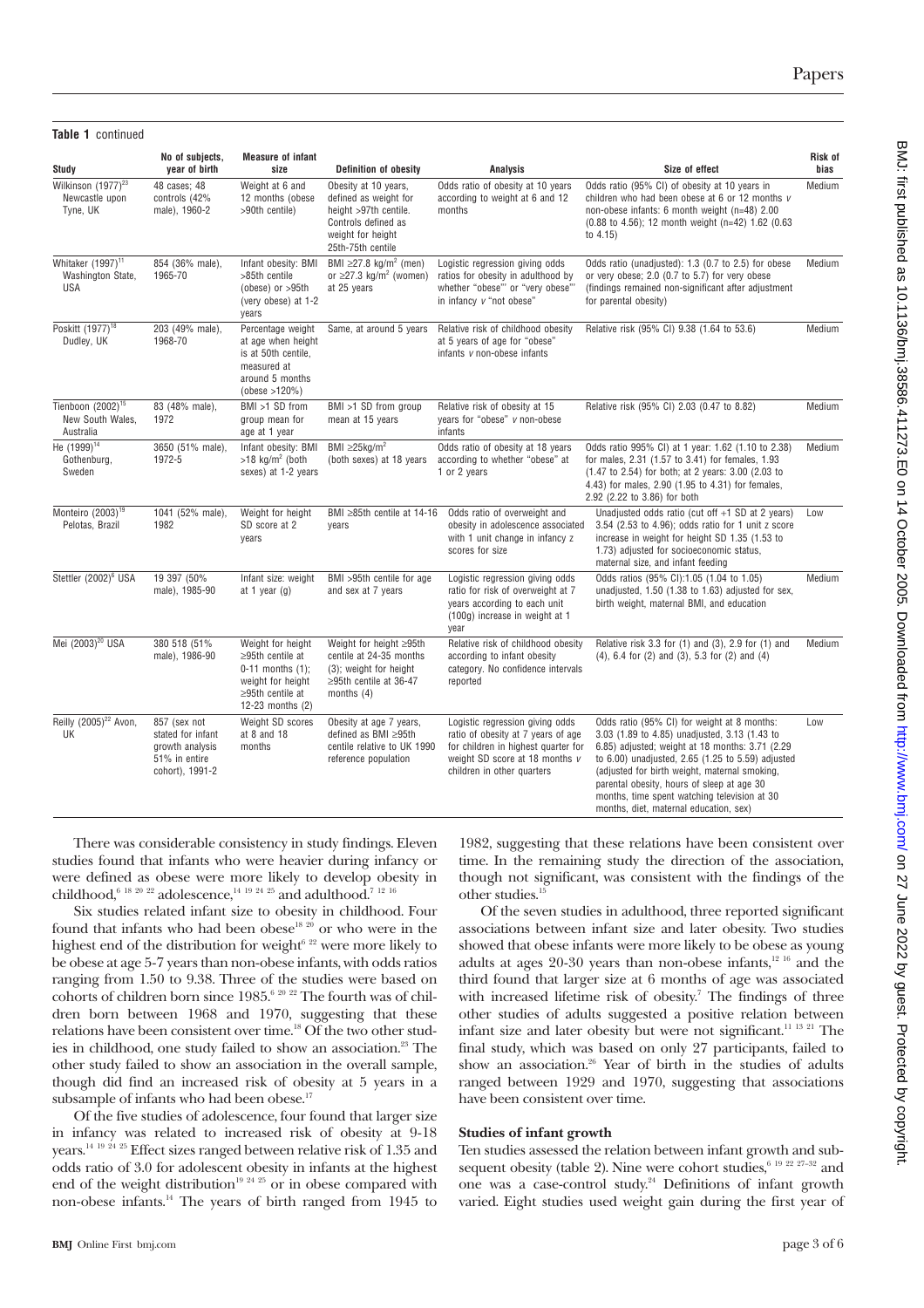| Study                                                                 | No of subjects,<br>year of birth                                                                | <b>Measure of infant</b><br>growth                                                                                                      | <b>Definition of obesity</b>                                                                                                                         | <b>Analysis</b>                                                                                                                                                                                    | Size of effect                                                                                                                                                                                                                                                                                                                                                      | <b>Risk of bias</b> |
|-----------------------------------------------------------------------|-------------------------------------------------------------------------------------------------|-----------------------------------------------------------------------------------------------------------------------------------------|------------------------------------------------------------------------------------------------------------------------------------------------------|----------------------------------------------------------------------------------------------------------------------------------------------------------------------------------------------------|---------------------------------------------------------------------------------------------------------------------------------------------------------------------------------------------------------------------------------------------------------------------------------------------------------------------------------------------------------------------|---------------------|
| Heald $(1965)^{24}$<br>Washington DC/<br>Massachusetts,<br><b>USA</b> | 158 cases 94<br>controls (all<br>female),<br>1945-50                                            | Weight (lb) or<br>height (in) gain<br>from 0-6, 6-12,<br>and 0-12 months                                                                | Cases and controls<br>defined for outcome<br>(obesity) at mean age<br>15 years                                                                       | Difference in mean values for<br>weight or height gain at<br>various intervals in infancy for<br>cases and controls                                                                                | For cases-controls: $+0.540$ (P=0.174) for weight<br>gain (lb) 0-6 months, $+0.565$ (P=0.206) for height<br>gain (in) $0-6$ months, $+1.586$ (P=0.003) for weight<br>gain (lb) 0-1 year, $+0.558$ (P=0.262) for height gain<br>(in) 0 to 1 year, $+0.842$ (P=0.144) for weight gain<br>(lb) $6-12$ months, $+0.035$ (P=0.904) for height gain<br>$(in)$ 6-12 months | High                |
| Stettler (2002) <sup>6</sup> USA                                      | 19 397 (50%<br>male), 1959-65                                                                   | Growth from birth<br>to 4 months<br>(g/month)                                                                                           | BMI >95th centile for<br>age and sex at 7 years                                                                                                      | Logistic regression giving odds<br>ratio for obesity at 7 years by<br>rate of weight gain from birth<br>to 4 months in units of 100<br>g/month                                                     | Odds ratio (95% CI): 1.29 (1.25 to 1.33)<br>unadjusted, 1.17 (1.11 to 1.24) adjusted (adjusted<br>for sex, birth weight, maternal BMI, and education<br>and other size/growth variable)                                                                                                                                                                             | Medium              |
| Stettler (2003) <sup>27</sup><br>Philadelphia, USA                    | 300 (54%<br>male), 1959-66                                                                      | Increase in weight<br>for age score $\geq$ 1<br>SD above mean<br>from birth to 4<br>months (rapid<br>weight gain)                       | BMI $\geq$ 30 kg/m <sup>2</sup> at 20<br>years                                                                                                       | Logistic regression giving odds<br>ratios for risk of obesity or<br>overweight at 20 years by<br>presence of rapid weight gain<br>from birth to 4 months                                           | Odds ratios (95% CI): 2.73 (1.20 to 6.23)<br>unadjusted, 5.22 (1.55 to 17.6) adjusted for<br>maternal size and education, birth weight and sex                                                                                                                                                                                                                      | Medium              |
| Eid $(1970)^{28}$<br>Sheffield, UK                                    | 224 (54%<br>male), 1961                                                                         | Weight gain >90th<br>centile over first 6<br>months of life<br>(rapid weight gain)                                                      | Weight >20% over<br>expected for height and<br>sex at around 8 years                                                                                 | Relative risk of obesity at 8<br>years associated with rapid<br>weight gain up to 6 months of<br>age                                                                                               | Relative risk (95% CI) 4.05 (0.94 to 17.5)                                                                                                                                                                                                                                                                                                                          | Medium              |
| Mellbin $(1973)^{29}$<br>Uppsala, Sweden<br>(Medline)                 | 465 males 507<br>female, 1965                                                                   | Rapid growth:<br>weight gain over<br>1st year $\geq$ 7.5 kg,<br>or weight gain<br>over months 1-4<br>and 9-12 > 97th<br>centile for age | Weight >20% above<br>standard for height at 7<br>years                                                                                               | Relative risk of childhood<br>obesity by infant weight gain<br>("rapid" or "normal")                                                                                                               | Relative risk (95% CI) for weight gain over 1st year<br>≥7.5 kg: 2.32 (0.76 to 7.07) for males, 1.72 (0.60 to<br>4.94) for females; for weight gain over months 1-4<br>and 9-12 > 97th centile for age: 16.9 (4.70 to 61.0)<br>for males, 1.33 (0.46 to 3.86) for females                                                                                           | Medium              |
| Stettler (2005) <sup>31</sup><br>Iowa, USA                            | 653 (52.4%<br>male), 1965-78                                                                    | Weight gain from<br>birth to 112 days<br>of age $(g)$                                                                                   | Weight gain from birth<br>to 112 days of age $(g)$                                                                                                   | Logistic regression giving odds<br>ratio (95% CI) for adult<br>overweight according to both<br>absolute weight gain (g) and<br>changes in weight for age SD<br>score between birth and 132<br>days | Odds ratio (95% CI) for weight gain (expressed in<br>100 g units). 1.04 (1.01 to 1.08), for change in<br>weight for age SD score. 1.41 (1.09 to 1.82)<br>(adjusted for birth weight, sex, type of formula feed,<br>parental overweight status, subject's income)                                                                                                    | Medium              |
| Monteiro (2003) <sup>19</sup><br>Pelotas, Brazil                      | 1041 (52%<br>male), 1982                                                                        | Weight-for-height<br>SD score at 2years<br>("rapid growth":<br>$>0.67$ z score<br>change 0-2 years)                                     | BMI ≥85th centile at<br>$14-16$ years                                                                                                                | Odds ratio of overweight and<br>obesity in adolescence<br>associated with rapid growth                                                                                                             | Odds ratio (95% CI) of overweight and obesity at<br>14-16 years 1.66 (1.20 to 2.31) adjusted for<br>socioeconomic status, maternal size, and infant<br>feeding                                                                                                                                                                                                      | Low                 |
| Stettler (2002) <sup>30</sup><br>Seychelles                           | 5514 (49%<br>male), 1985-90                                                                     | Weight gain during<br>1st year of life<br>(kg)                                                                                          | Obesity, using<br>international obesity<br>task force charts at<br>ages 4.5-17.4 years                                                               | Logistic regression giving odds<br>ratio (95% CI) for childhood<br>overweight and obesity<br>according to rate of weight<br>gain in first year (rapid v<br>normal)                                 | Odds ratio (95% CI) 1.62 (1.39 to 1.88) unadjusted,<br>1.59 (1.29 to 1.97) adjusted for age, sex, maternal<br>BMI, and parental occupation                                                                                                                                                                                                                          | Low                 |
| Reilly (2005) <sup>22</sup> Avon,<br>UK                               | 857 (% male<br>not stated for<br>infant growth<br>analysis, 51% in<br>entire cohort),<br>1991-2 | Weight gain from<br>birth to 1 year of<br>age(g)                                                                                        | Obesity at age 7 years,<br>defined as BMI ≥95th<br>centile relative to UK<br>1990 reference<br>population                                            | Logistic regression giving odds<br>ratio of obesity at 7 years of<br>age by rate of weight gain<br>from birth to 12 months of<br>age in units of 100 g per<br>month                                | Odds ratio (95% CI) 1.07 (1.05 to 1.10) unadjusted;<br>1.06 (1.02 to 1.10) adjusted for birth weight,<br>maternal smoking, parental obesity, hours of sleep<br>at 30 months, time spent watching television at 30<br>months, diet, maternal education, sex                                                                                                          | Low                 |
| Toschke (2004) <sup>32</sup><br>South Germany                         | 4235 (% male<br>not stated)<br>1992-4                                                           | Weight gain from<br>birth to 2 years of<br>age(g)                                                                                       | Overweight status at<br>school entry (age 5 to<br>6.9 years) according to<br><b>IOTF definitions (BMI</b><br>$\geq$ 85th centile for age<br>and sex) | Odds ratio for overweight at<br>school entry in children with<br>weight gain greater >9764 g at<br>age 2 years v those with<br>weight gain at or below this<br>level                               | Odds ratio (95% CI) 5.7 (4.5 to 7.1)                                                                                                                                                                                                                                                                                                                                | High                |

**Table 2** Summary data extracted from studies of infant growth, ordered by year of birth

life.<sup>6 22 24 28-32</sup> Two studies used increase in weight for  $age^{27}$  or weight for height z scores.<sup>19</sup>

Six studies examined obesity in children, four with body mass index6 22 30 32 and two with weight.28 29 Of two studies of adolescents, one defined obesity according to body mass index and the other used a clinical definition.<sup>19 24</sup> Both the studies of young adults defined obesity by body mass index.<sup>27 31</sup>

Seven of the ten studies examining infant growth found that more rapid growth in infancy was associated with greater risk of obesity at ages ranging from 4.5 to 20 years. In four studies of childhood, odds ratios of obesity in children who grew more rapidly in infancy compared with those who grew less rapidly ranged between 1.06 and 5.70.<sup>6</sup> <sup>22 30 32</sup> The studies of adolescents

and young adults reported odds ratios of later obesity ranging from 1.41 to 5.22.<sup>19  $\frac{1}{27}$  31 The analyses in six of the seven studies</sup> were adjusted for important confounding factors,  $6^{19}$   $22$   $27$   $30$   $31$  and we considered three studies to have a low risk of bias.<sup>19 22 30</sup> Associations between infant growth and later obesity were consistent over time: year of birth ranged from 1945 to 1994. Three studies, two in children and one in adolescents, failed to show an association between infant growth and later obesity. $242829$ 

We could not carry out a meta-analysis of the relation between infant size or growth and later obesity because the definitions of both the exposures (infant size or growth) and outcomes (childhood or adult obesity) varied widely between studies.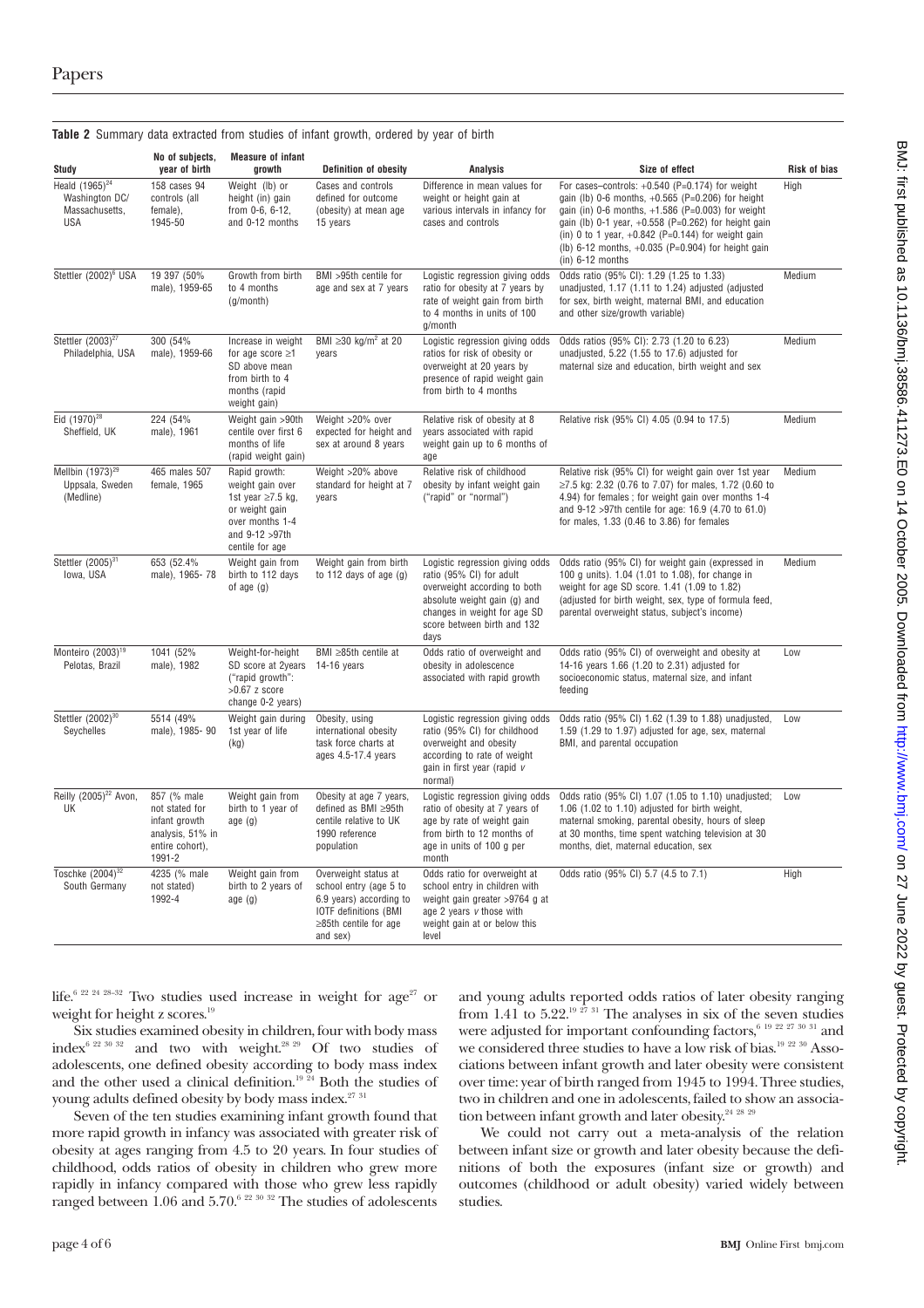# **Discussion**

This review suggests that both size and growth during infancy are related to risk of obesity in children and adults. Most studies of infant size found that infants who were defined as "obese" or who were at the highest end of the distribution for weight or body mass index were more likely to develop obesity in childhood, adolescence, or early adulthood than other infants. The evidence relating to infant growth was also consistent across most studies reviewed. Infants who grew more rapidly (usually measured as weight gain) were more likely to be obese in childhood, adolescence, and early adulthood than other infants. There was no evidence to suggest that exposure at a particular time during infancy was critical: larger size or a rapid phase of growth at a range of intervals during the first and second year of life predisposed to later obesity. Associations were also consistent across a range of settings in developed countries; for obesity measured in childhood, adolescence, and early adulthood; and over time for people born from 1927 to 1994.

## **Strengths and limitations of this review**

Our review used rigorous and standard methods and was supported by an expert advisory group.<sup>11</sup> There were several challenges in interpreting the evidence. Most studies had at least a medium risk of bias in relation to the review question. Less than half of the studies of infant size took adequate account of confounding factors, though seven of the ten studies of infant growth considered most important confounders. Definitions of both the exposure (infant size or growth) and the outcome (obesity) varied between studies making meta-analysis impossible. This limits our ability to make precise conclusions about the size of the effect, though the consistency of the associations we observed between both infant size and growth and later obesity across a range of settings and time periods suggest that the association is robust.

Systematic reviews are subject to publication bias. Although we attempted to limit the impact of this through contact with first authors and experts, we did not identify any unpublished analyses. This review was part of a much larger review and so it was impractical to obtain original data from study authors to carry out secondary analyses. We therefore relied on published data from studies that were of variable quality.

## **Comparison with other research**

Our findings amplify those of earlier systematic reviews. These found that rapid growth at different ages in childhood was associated with greater risk of later obesity.<sup>4 33</sup> One review also found that birth weight was positively associated with adult body mass index.4 In our review odds ratios and relative risks of subsequent obesity in infants who had been obese compared with non-obese infants ranged between 1.35 and 9.38. Though not directly comparable, odds ratios tended to be lower in the studies of birth weight. For example, in a study of young Swedish men odds ratio of overweight increased from 1.07 to 1.67 going from the lowest  $( \leq 5th$  centile) to the highest ( $> 95th$  centile) birthweight group.34 In our review both large infant size and rapid infant growth were associated with later obesity. Babies who are small at birth experience rapid growth, at least in early infancy. Taken with other evidence, our review suggests that both prenatal and infant growth trajectories may be important in predicting adult obesity.

## **Conclusions**

Infants in the highest end of the distribution for weight or body mass index and those who grow rapidly are at increased risk of

# **What is already known on this topic**

Levels of overweight and obesity are increasing in all age groups

It is not clear how early in life prevention of obesity could begin nor what form it could take

Birth weight and childhood growth are related to risk of adult obesity, but the associations of infant size and growth with obesity have not been systematically assessed

## **What this study adds**

Infants who are in the highest end of the distribution for weight or body mass index, or who grow rapidly during infancy, are at increased risk of subsequent obesity

Strategies for prevention of childhood and adult obesity may need to address factors during or before infancy that are related to infant growth

obesity in childhood and adulthood. This suggests that factors during infancy or before that are related to infant growth influence the risk of later obesity. To inform public health policy aimed at reducing levels of childhood obesity, future research needs to investigate the determinants of these patterns of growth. The relation of infant growth with other health outcomes should be explored to assess whether interventions to alter infant growth to prevent obesity are likely to be associated with other benefits or harms. It will also be important to assess whether factors influencing infant growth are amenable to change, to establish which strategies might alter infant growth, and to find out whether these are acceptable to parents.

We thank our advisory group for their input to the project, especially Paul Dieppe for chairing it. We also thank Liz Payne for carrying out our searches and colleagues at Medical Research Council Epidemiology Resource Centre, Institute of Child Health, University College London, and the Centre for Reviews and Dissemination, University of York, for their assistance and support. We are grateful to those who have reviewed this project and thank the experts and first authors of papers that we contacted for their assistance.

Contributors: CL, JB, HR, and JK obtained funding. All authors were responsible for the concept and design of the study. JB, DF, and PL carried out the review work with assistance from CL, HR, and JK. All authors were responsible for the interpretation of findings. JB and CL produced the first draft of the paper, and all authors were responsible for critical revision of the manuscript. CL is guarantor.

Funding: Department of Health. JB is an MRC Special training fellow in health services and health of the public research.

Competing interests: None declared. Ethical approval: Not required.

- 1 Department of Health. *Health survey for England 2003*. London: Stationery Office, 2004. 2 Stamatakis E. Anthropometric measurements, overweight, and obesity. In: Sproston K, Primatesta P, eds. *Health Survey for England 2002: the health of children and young people*,
- London: Stationery Office, 2002. 3 Summerbell CD, Ashton V, Campbell KJ, Edmunds L, Kelly S, Waters E. Interventions for treating obesity in children. *Cochrane Database Syst Rev* 2005;2:CD001872.
- 4 Parsons TJ, Power C, Logan S, Summerbell CD. Childhood predictors of adult obesity: a systematic review. *Int J Obes Relat Metab Disord* 1999;23:S1-107.
- 5 Parsons TJ, Power C, Manor O. Fetal and early life growth and body mass index from birth to early adulthood in 1958 British cohort: longitudinal study. *BMJ* 2001;323:1331-5.
- 6 Stettler N, Zemel BS, Kumanyika S, Stallings VA. Infant weight gain and childhood
- overweight status in a multicenter, cohort study. *Pediatrics* 2002;109:194-9. 7 Eriksson J, Forsen T, Osmond C, Barker D. Obesity from cradle to grave. *Int J Obes Relat Metab Disord* 2003;27:722-7.
- 
- 8 Cole TJ. Secular trends in growth. *Proc Nutr Soc* 2000;59:317-24. 9 Cole TJ, Belliszi MC, Flegal KM, Dietz WH. Establishing a standard definition for child overweight and obesity worldwide: international survey. *BMJ* 2000;320:1240-3.